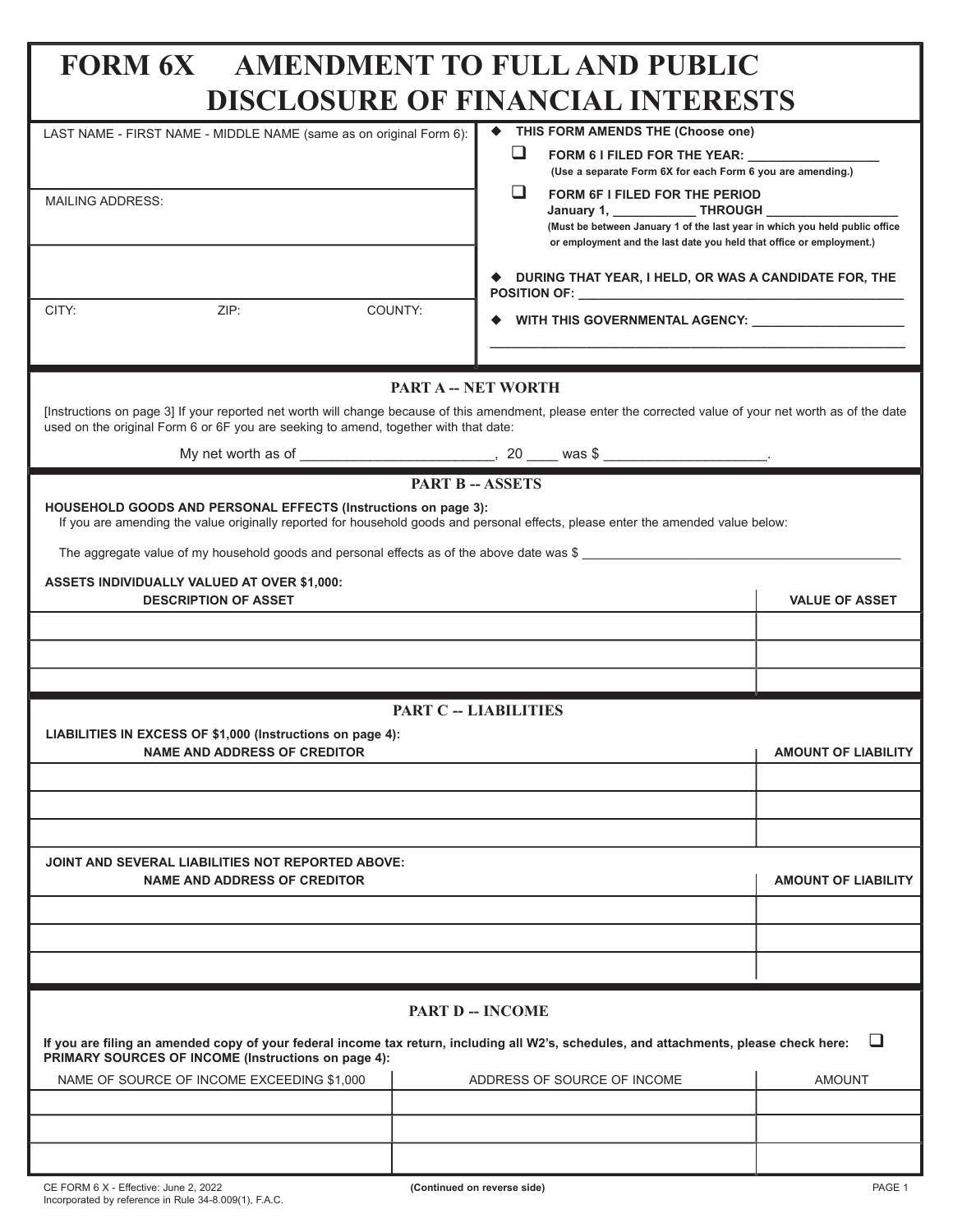| SECONDARY SOURCES OF INCOME [Major customers, clients, etc., of businesses owned by reporting person--see instructions on page 5]:                                                                                                                                                                                                                                                    |                                                                                                                                                           |  |                                                                     |                                                                                                                                              |  |                                                                                                                                   |
|---------------------------------------------------------------------------------------------------------------------------------------------------------------------------------------------------------------------------------------------------------------------------------------------------------------------------------------------------------------------------------------|-----------------------------------------------------------------------------------------------------------------------------------------------------------|--|---------------------------------------------------------------------|----------------------------------------------------------------------------------------------------------------------------------------------|--|-----------------------------------------------------------------------------------------------------------------------------------|
| NAME OF                                                                                                                                                                                                                                                                                                                                                                               | NAME OF MAJOR SOURCES                                                                                                                                     |  | <b>ADDRESS</b>                                                      | <b>PRINCIPAL BUSINESS</b>                                                                                                                    |  |                                                                                                                                   |
| <b>BUSINESS ENTITY</b>                                                                                                                                                                                                                                                                                                                                                                | OF BUSINESS' INCOME                                                                                                                                       |  | OF SOURCE                                                           | ACTIVITY OF SOURCE                                                                                                                           |  |                                                                                                                                   |
|                                                                                                                                                                                                                                                                                                                                                                                       |                                                                                                                                                           |  |                                                                     |                                                                                                                                              |  |                                                                                                                                   |
|                                                                                                                                                                                                                                                                                                                                                                                       |                                                                                                                                                           |  |                                                                     |                                                                                                                                              |  |                                                                                                                                   |
|                                                                                                                                                                                                                                                                                                                                                                                       |                                                                                                                                                           |  | PART E — INTERESTS IN SPECIFIED BUSINESSES [Instructions on page 5] |                                                                                                                                              |  |                                                                                                                                   |
|                                                                                                                                                                                                                                                                                                                                                                                       |                                                                                                                                                           |  | <b>BUSINESS ENTITY #1</b>                                           | <b>BUSINESS ENTITY #2</b>                                                                                                                    |  |                                                                                                                                   |
| NAME OF BUSINESS ENTITY                                                                                                                                                                                                                                                                                                                                                               |                                                                                                                                                           |  |                                                                     |                                                                                                                                              |  |                                                                                                                                   |
| ADDRESS OF BUSINESS ENTITY                                                                                                                                                                                                                                                                                                                                                            |                                                                                                                                                           |  |                                                                     |                                                                                                                                              |  |                                                                                                                                   |
| PRINCIPAL BUSINESS ACTIVITY                                                                                                                                                                                                                                                                                                                                                           |                                                                                                                                                           |  |                                                                     |                                                                                                                                              |  |                                                                                                                                   |
| POSITION HELD WITH ENTITY                                                                                                                                                                                                                                                                                                                                                             |                                                                                                                                                           |  |                                                                     |                                                                                                                                              |  |                                                                                                                                   |
| I OWN MORE THAN A 5% INTEREST IN THE BUSINESS                                                                                                                                                                                                                                                                                                                                         |                                                                                                                                                           |  |                                                                     |                                                                                                                                              |  |                                                                                                                                   |
| NATURE OF MY OWNERSHIP INTEREST                                                                                                                                                                                                                                                                                                                                                       |                                                                                                                                                           |  |                                                                     |                                                                                                                                              |  |                                                                                                                                   |
|                                                                                                                                                                                                                                                                                                                                                                                       |                                                                                                                                                           |  | PART F - TRAINING                                                   |                                                                                                                                              |  |                                                                                                                                   |
|                                                                                                                                                                                                                                                                                                                                                                                       |                                                                                                                                                           |  |                                                                     | This section applies only to officers required to complete annual ethics training pursuant to section 112.3142, F.S. [See Instructions p. 6] |  |                                                                                                                                   |
| n                                                                                                                                                                                                                                                                                                                                                                                     |                                                                                                                                                           |  | I CERTIFY THAT I HAVE COMPLETED THE REQUIRED TRAINING.              |                                                                                                                                              |  |                                                                                                                                   |
|                                                                                                                                                                                                                                                                                                                                                                                       |                                                                                                                                                           |  | <b>PART G - EXPLANATION OF CHANGES</b>                              |                                                                                                                                              |  |                                                                                                                                   |
|                                                                                                                                                                                                                                                                                                                                                                                       |                                                                                                                                                           |  |                                                                     |                                                                                                                                              |  |                                                                                                                                   |
|                                                                                                                                                                                                                                                                                                                                                                                       |                                                                                                                                                           |  |                                                                     |                                                                                                                                              |  |                                                                                                                                   |
|                                                                                                                                                                                                                                                                                                                                                                                       |                                                                                                                                                           |  |                                                                     |                                                                                                                                              |  |                                                                                                                                   |
|                                                                                                                                                                                                                                                                                                                                                                                       |                                                                                                                                                           |  |                                                                     | IF ANY OF PARTS A THROUGH G ARE CONTINUED ON A SEPARATE SHEET, PLEASE CHECK HERE $\Box$                                                      |  |                                                                                                                                   |
| <b>OATH</b>                                                                                                                                                                                                                                                                                                                                                                           |                                                                                                                                                           |  | <b>STATE OF FLORIDA</b><br><b>COUNTY OF</b>                         |                                                                                                                                              |  |                                                                                                                                   |
| I, the person whose name appears at the beginning of this form, do                                                                                                                                                                                                                                                                                                                    |                                                                                                                                                           |  | Sworn to (or affirmed) and subscribed before me by means of         |                                                                                                                                              |  |                                                                                                                                   |
| depose on oath or affirmation and say that the information disclosed<br>on this formand any attachments hereto is true, accurate, and                                                                                                                                                                                                                                                 |                                                                                                                                                           |  | □ physical presence or □ online notarization, this _________ day of |                                                                                                                                              |  |                                                                                                                                   |
|                                                                                                                                                                                                                                                                                                                                                                                       |                                                                                                                                                           |  |                                                                     |                                                                                                                                              |  |                                                                                                                                   |
| complete.                                                                                                                                                                                                                                                                                                                                                                             |                                                                                                                                                           |  |                                                                     |                                                                                                                                              |  |                                                                                                                                   |
|                                                                                                                                                                                                                                                                                                                                                                                       |                                                                                                                                                           |  | (Signature of Notary Public--State of Florida)                      |                                                                                                                                              |  |                                                                                                                                   |
|                                                                                                                                                                                                                                                                                                                                                                                       |                                                                                                                                                           |  |                                                                     |                                                                                                                                              |  |                                                                                                                                   |
| SIGNATURE OF REPORTING OFFICIAL OR CANDIDATE                                                                                                                                                                                                                                                                                                                                          |                                                                                                                                                           |  | (Print, Type, or Stamp Commissioned Name of Notary Public)          |                                                                                                                                              |  |                                                                                                                                   |
|                                                                                                                                                                                                                                                                                                                                                                                       |                                                                                                                                                           |  | Personally Known ______________ OR Produced Identification          |                                                                                                                                              |  |                                                                                                                                   |
|                                                                                                                                                                                                                                                                                                                                                                                       |                                                                                                                                                           |  | Type of Identification Produced <b>Example 20</b>                   |                                                                                                                                              |  |                                                                                                                                   |
| complete the following statement:                                                                                                                                                                                                                                                                                                                                                     | If a certified public accountant licensed under Chapter 473, or attorney in good standing with the Florida Bar prepared this form for you, he or she must |  |                                                                     |                                                                                                                                              |  |                                                                                                                                   |
|                                                                                                                                                                                                                                                                                                                                                                                       |                                                                                                                                                           |  |                                                                     |                                                                                                                                              |  |                                                                                                                                   |
|                                                                                                                                                                                                                                                                                                                                                                                       |                                                                                                                                                           |  |                                                                     |                                                                                                                                              |  |                                                                                                                                   |
|                                                                                                                                                                                                                                                                                                                                                                                       |                                                                                                                                                           |  |                                                                     |                                                                                                                                              |  |                                                                                                                                   |
| Signature                                                                                                                                                                                                                                                                                                                                                                             |                                                                                                                                                           |  | Date                                                                |                                                                                                                                              |  |                                                                                                                                   |
|                                                                                                                                                                                                                                                                                                                                                                                       |                                                                                                                                                           |  |                                                                     | Preparation of this form by a CPA or attorney does not relieve the filer of the responsibility to sign the form under oath.                  |  |                                                                                                                                   |
| <b>INSTRUCTIONS FOR COMPLETING and FILING FORM 6X:</b>                                                                                                                                                                                                                                                                                                                                |                                                                                                                                                           |  |                                                                     |                                                                                                                                              |  |                                                                                                                                   |
| <b>PARTS A through F:</b><br><b>OATH:</b><br>Use these sections of the form to report the new information you believe<br>All information on this form should be submitted under oath.<br>should have been reported on your original Form 6 or 6F, continuing on<br>a separate sheet if necessary. Instructions for individual sections are                                            |                                                                                                                                                           |  |                                                                     |                                                                                                                                              |  |                                                                                                                                   |
|                                                                                                                                                                                                                                                                                                                                                                                       |                                                                                                                                                           |  |                                                                     |                                                                                                                                              |  | <b>WHERE TO FILE:</b><br>found on pages 3-5, attached.<br>If you are amending a Form 6 you filed as a candidate, file the Form 6X |
| at the office where you filed your qualifying papers. All other persons<br><b>PART G:</b><br>should file Form 6X with the Commission on Ethics, P.O. Drawer 15709,<br>Use this section of the form to explain the changes in your original Form<br>Tallahassee, FL 32317-5709; physical address: 325 John Knox Road,<br>6 or 6F.<br>Building E, Suite 200, Tallahassee, Florida 32303 |                                                                                                                                                           |  |                                                                     |                                                                                                                                              |  |                                                                                                                                   |
|                                                                                                                                                                                                                                                                                                                                                                                       |                                                                                                                                                           |  |                                                                     |                                                                                                                                              |  |                                                                                                                                   |
|                                                                                                                                                                                                                                                                                                                                                                                       |                                                                                                                                                           |  |                                                                     |                                                                                                                                              |  |                                                                                                                                   |
| Originals are required. Photocopies, faxed copies and emailed copies will not be accepted.                                                                                                                                                                                                                                                                                            |                                                                                                                                                           |  |                                                                     |                                                                                                                                              |  |                                                                                                                                   |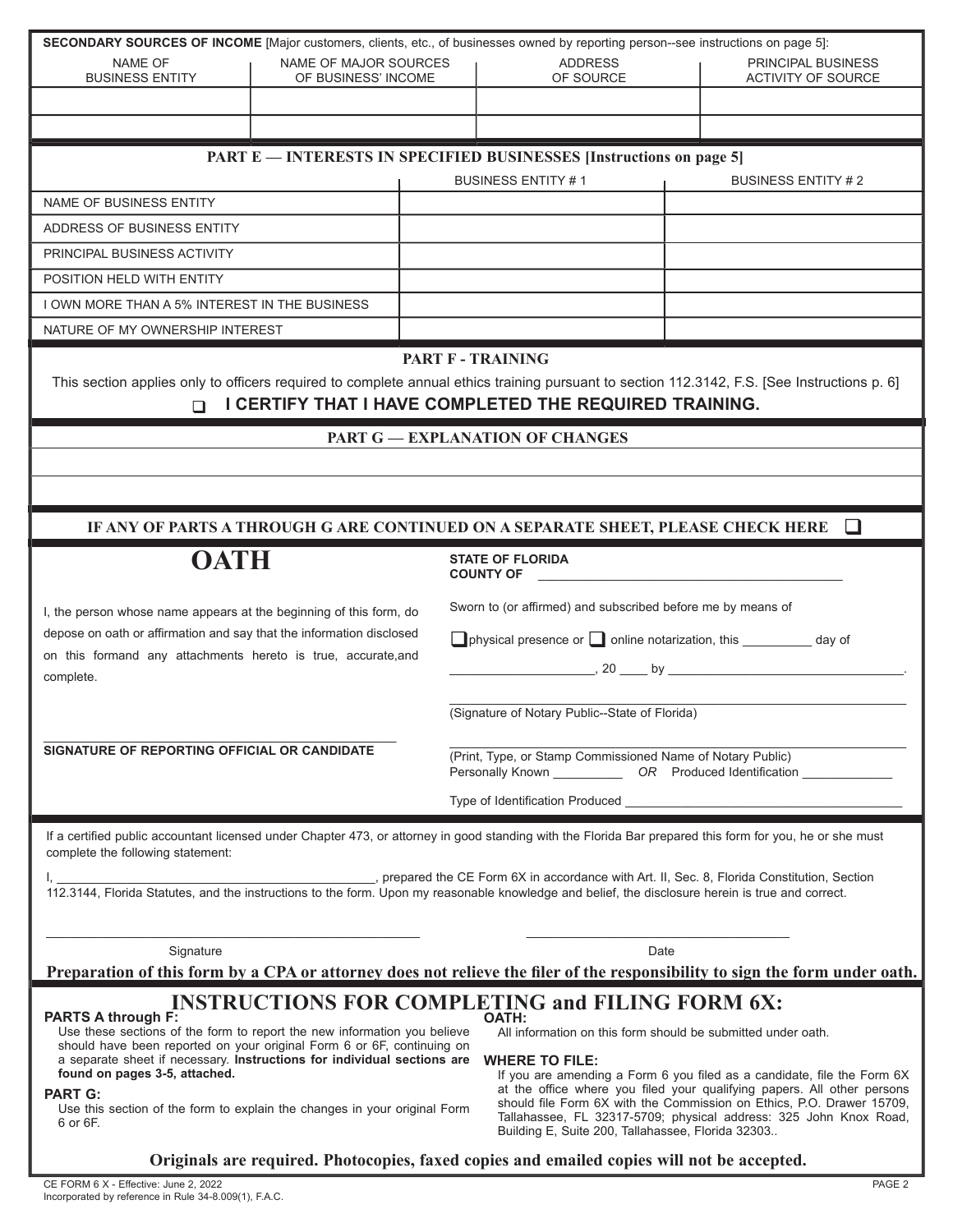#### **INTRODUCTORY INFORMATION** (At Top of Form):

**NAME:** Please use the same name as appeared on the original Form 6 or 6F you are amending.

**MAILING ADDRESS:** Use your current mailing address.

PUBLIC RECORD: The disclosure form and everything attached to it is a public record and is required by law to be posted to the Commission's website. **Your Social Security number, bank account, and credit card card numbers are not required and you should redact it from any documents you file.** If you are an active or former officer or employee listed in Section 119.071, F.S., whose home address or other information is exempt from disclosure, the Commission will maintain that confidentiality *if you submit a written request.*

**DISCLOSURE PERIOD:** This should be the same period for which you reported on the Form 6 or 6F you are amending.

**POSITION HELD OR SOUGHT**: Use the title of the office or position you held or were seeking election to, as reported on the form you are amending. For example, "Comptroller," "Member," "County Commissioner."

**NAME OF AGENCY:** This should be the name of the governmental unit which you serve or served, by which you are or were employed, or for which you are a candidate. For example, "Leon County School Board," or "House of Representatives."

### **PART A — NET WORTH**

[Required by Art. II, s. 8, Fla. Const.]

 Report your net worth as of the date used on the form you are amending and list that date. This should be the same date used to value your assets and liabilities. In order to determine your net worth, you will need to total the value of all your assets and subtract the amount of all of your liabilities. Simply subtracting the liabilities reported in Part C from the assets reported in Part B will not result in an accurate net worth figure in most cases.

To total the value of your assets, add:

(1) The aggregate value of household goods and personal effects, as reported in Part B of this form;

(2) The value of all assets worth over \$1,000, as reported in Part B; and

(3) The total value of any assets worth less than \$1,000 that were not reported or included in the category of "household goods and personal effects."

To total the amount of your liabilities, add:

(1) The total amount of each liability you reported in Part C of this form, except for any amounts listed in the "joint and several liabilities not reported above" portion; and,

(2) The total amount of unreported liabilities (including those under \$1,000, credit card and retail installment accounts, and taxes owed).

### **PART B — ASSETS WORTH MORE THAN \$1,000**

[Required by Art. II, s. 8, Fla. Const.; s. 112.3144, F.S.]

#### **HOUSEHOLD GOODS AND PERSONAL EFFECTS:**

The value of your household goods and personal effects may be aggregated and reported as a lump sum, if their aggregate value exceeds \$1,000. The types of assets that can be reported in this manner are described on the form.

#### **ASSETS INDIVIDUALLY VALUED AT MORE THAN \$1,000:**

Describe, and state the value of, each asset you had on the reporting date used for your net worth in Part A, if the asset was worth more than \$1,000 and if you have not already included that asset in the aggregate value of your household goods and personal effects. Assets include, but are not limited to, things like interests in real property; cash; stocks; bonds; certificates of deposit; interests in businesses; beneficial interests in trusts; money owed you (including, but not limited to, loans made as a candidate to your own campaign); bank accounts in which you have an ownership interest; Deferred Retirement Option Program (DROP) accounts; and the Florida Prepaid College Plan. Assets also include investment products held in IRAs, brokerage accounts, and the Florida College Investment Plan. Note that the product *contained in* a brokerage account, IRA, or the Florida College Investment Plan, is your asset—not the account or plan itself.

 You are not required to disclose assets owned solely by your spouse.

#### **How to Identify or Describe the Asset:**

— Real property: Identify by providing the street address of the property. If the property has no street address, identify by describing the property's location in a manner sufficient to enable a member of the public to ascertain its location without resorting to any other source of information.

— Intangible property: Identify the type of property and the business entity or person to which or to whom it relates. **Do not list**  simply "stocks and bonds" or "bank accounts." For example, list "Stock (Williams Construction Co.)," "Bonds (Southern Water and Gas)," "Bank accounts (First National Bank)," "Smith family trust," "Promissory note and mortgage (owed by John and Jane Doe)."

#### **How to Value Assets:**

— Value each asset by its fair market value on the date used in Part A for your net worth.

— Jointly held assets: If you hold real or personal property jointly with another person, your interest equals your legal percentage of ownership in the property. However, assets that are held as tenants by the entirety or jointly with right of survivorship, including bank accounts held in such a manner, must be reported at 100% of their value.

Partnerships: You are deemed to own an interest in a partnership which corresponds to your interest in the equity of that partnership.

— Trusts: You are deemed to own an interest in a trust which corresponds to your percentage interest in the trust corpus.

— Real property may be valued at its market value for tax purposes, unless a more accurate fair market value is available.

— Marketable securities which are widely traded and whose prices are generally available should be valued based upon the closing price on the valuation date.

— Accounts, notes, and loans receivable: Value at fair market value, which generally is the amount you reasonably expect to collect.

— Closely-held businesses: Use any method of valuation which in your judgment most closely approximates fair market value, such as book value, reproduction value, liquidation value, capitalized earnings value, capitalized cash flow value, or value established by "buy-out" agreements. It is suggested that the method of valuation chosen be indicated in a footnote on the form.

— Life Insurance: Use cash surrender value less loans against the policy, plus accumulated dividends.

— The asset value of a leased vehicle is the vehicle's present value minus the lease residual (a number found on the lease document).

(CONTINUED on page 4)  $\qquad \qquad$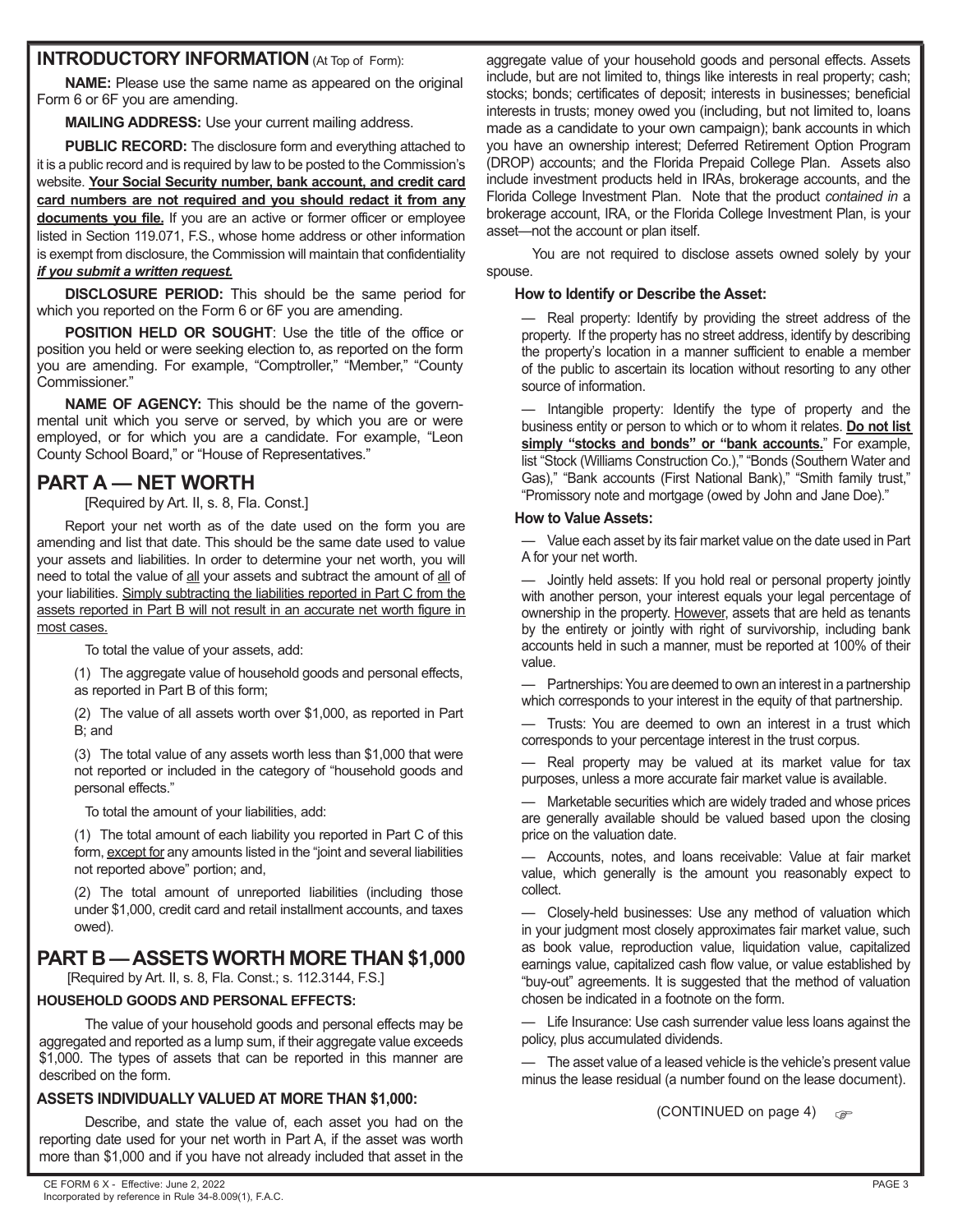### **PART C— LIABILITIES**

[Required by Art. II, s. 8, Fla. Const.; s. 112.312(14), F.S.]

#### **LIABILITIES IN EXCESS OF \$1,000 :**

List the name and address of each creditor to whom you owed more than \$1,000 on the date used for your net worth in Part A, and list the amount you owed. Liabilities include: accounts, notes, and interest payable; debts or obligations (excluding taxes, unless the taxes have been reduced to a judgment) to governmental entities; judgments against you, and the unpaid portion of vehicle leases.

 You are not required to disclose liabilities that are solely your spouse's responsibility.

 You do not have to list on the form any of the following: credit card and retail installment accounts, taxes owed (unless the taxes have been reduced to a judgment), indebtedness on a life insurance policy owed to the company of issuance, or contingent liabilities. A "contingent liability" is one that will become an actual liability only when one or more future events occur or fail to occur, such as where you are liable only as a partner (without personal liability) for partnership debts, or where you are liable only as a guarantor, surety, or endorser on a promissory note. If you are a "co-maker" on a note and are jointly liable or jointly and severally liable, then it is not a contingent liability.

#### **How to Determine the Amount of a Liability:**

— Generally, the amount of the liability is the face amount of the debt.

— The amount of the liability of a vehicle lease is the sum of any past-due payments and all unpaid prospective lease payments.

— If you are the only person obligated to satisfy a liability, 100% of the liability should be listed.

— If you are jointly and severally liable with another person or entity, which often is the case where more than one person is liable on a promissory note, you should report here only the portion of the liability that corresponds to your percentage of liability. *However*, if you are jointly and severally liable for a debt relating to property you own with one or more others as tenants by the entirety or jointly, with right of survivorship, report 100% of the total amount owed.

If you are only jointly (not jointly and severally) liable with another person or entity, your share of the liability should be determined in the same way as you determined your share of jointly held assets.

#### Examples:

— You owe \$10,000 to a bank for student loans, \$5,000 for credit card debts, and \$60,000 with your spouse to a savings and loan for the mortgage on the home you own with your spouse. You must report the name and address of the bank (\$10,000 being the amount of that liability) and the name and address of the savings and loan (\$60,000 being the amount of this liability). The credit card debts need not be reported.

— You and your 50% business partner have a \$100,000 business loan from a bank and you both are jointly and severally liable. Report the name and address of the bank and \$50,000 as the amount of the liability. If your liability for the loan is only as a partner, without personal liability, then the loan would be a contingent liability.

#### **JOINT AND SEVERAL LIABILITIES NOT REPORTED ABOVE:**

List in this part of the form the amount of each debt, for which you were jointly and severally liable, that is not reported in the "Liabilities in Excess of \$1,000" part of the form. Example: You and your 50% business partner have a \$100,000 business loan from a bank and you both are jointly and severally liable. Report the name and address of the bank and \$50,000 as the amount of the liability, as you reported the other 50% of the debt earlier.

### **PART D — INCOME**

[Required by Art. II, s. 8, Fla. Const.]

 You have the option of either completing Part D of the form or filing a copy of your complete federal income tax return, including all schedules, W2's and attachments. If you do not attach your tax return, you must complete Part D. Please redact any social security or account numbers before attaching your returns, as the law requires these documents be posted to the Commission's website.

#### **PRIMARY SOURCES OF INCOME:**

List the name of each source of income that provided you with more than \$1,000 of income during the disclosure period, the address of that source, and the amount of income received from that source. The income of your spouse need not be disclosed; however, if there is joint income to you and your spouse from property you own jointly (such as interest or dividends from a bank account or stocks), you should include all of that income.

 "Income" means the same as "gross income" for federal income tax purposes, even if the income is not actually taxable, such as interest on tax-free bonds. Examples of income include: compensation for services, gross income from business, gains from property dealings, interest, rents, dividends, pensions, IRA distributions, distributive share of partnership gross income, and alimony, but not child support. Where income is derived from a business activity you should report the income to you, as calculated for income tax purposes, rather than the income to the business.

Examples:

— If you owned stock in and were employed by a corporation and received more than \$1,000 of income (salary, commissions, dividends, etc.) from the company, you should list the name of the company, its address, and the total amount of income received from it.

— If you were a partner in a law firm and your distributive share of partnership gross income exceeded \$1,000, you should list the name of the firm, its address, and the amount of your distributive share.

— If you received dividend or interest income from investments in stocks and bonds, list only each individual company from which you received more than \$1,000. Do not aggregate income from all of these investments.

— If more than \$1,000 of income was gained from the sale of property, then you should list as a source of income the name of the purchaser, the purchaser's address, and the amount of gain from the sale. If the purchaser's identity is unknown, such as where securities listed on an exchange are sold through a brokerage firm, the source of income should be listed simply as "sale of (name of company) stock," for example.

— If more than \$1,000 of your income was in the form of interest from one particular financial institution (aggregating interest from all CD's, accounts, etc., at that institution), list the name of the institution, its address, and the amount of income from that institution.

(CONTINUED on page 5)  $\mathbb{R}$